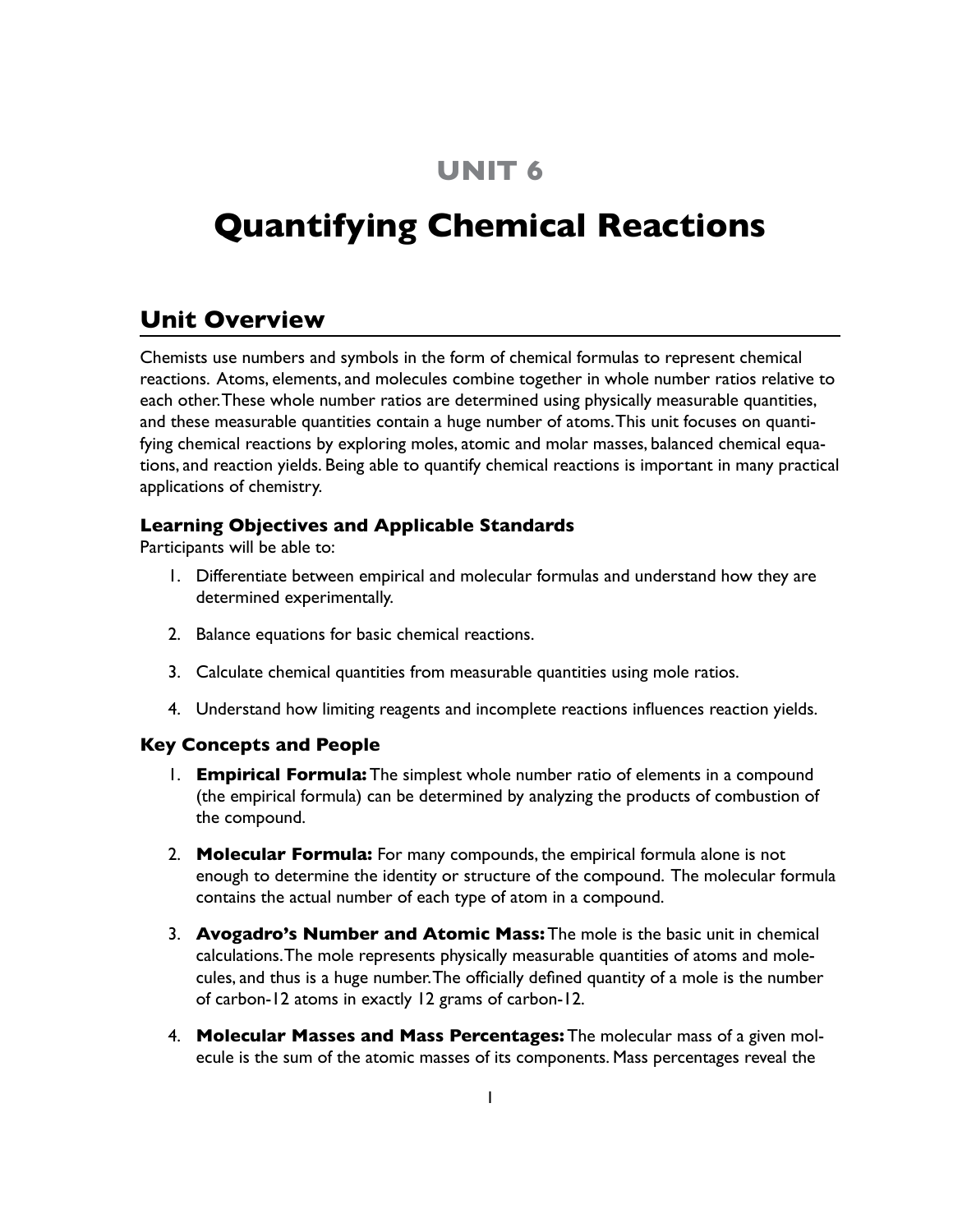fraction of mass that each type of atom contributes to the molecular mass of the overall molecule.

- 5. **Chemical Reactions and Equations:** Chemical equations may be written either in formulas or in chemical structures. Equations must be balanced to account for every atom on each side. A balanced equation is the basis of all reaction analysis.
- 6. **Stoichiometry:** The amounts of reactants and products used in a reaction can be compared in mole ratios using the coefficients of the balanced equation, and converted to measurable quantities as needed.
- 7. **Limiting Reagents**: Most reactions are not performed with the exact amounts of reactants necessary to consume each other completely; one or more usually will be left over. The maximum possible yield of a reaction is based on the limiting reagent.
- 8. **Percent Yield**: In a given chemical reaction, the percent yield reveals how much of the reactants were converted to products compared to what would be expected if 100% of the reactants were converted to 100% of the products.

## **Video**

Stoichiometry gives us the quantitative tools to figure out the relative amounts of reactants and products in chemical reactions. Balancing the number of atoms on each side of the equation, calculating the amount of each reactant, and figuring out which reactant will run out first are all fundamental principles when designing any chemical reaction. These principles are applied when splitting water into hydrogen and oxygen for energy, manufacturing sodium iodide for radiation detectors, and producing common chemicals from renewable resources.

## **VIDEO CONTENT**

#### **Host Introduction**

#### **"Quantifying Chemical Reactions"**

The Nocera Laboratory at Harvard University researches how to create cheap, clean, and renewable energy. Host David Song, a graduate student in the Nocera Laboratory, introduces the idea that a gallon of water could provide enough energy to power a house for an entire day.

## **Current Chemistry Research**

## **"A Balanced Equation for Fuel"**

The Nocera Laboratory at Harvard University has developed the "artificial leaf," a new technology that mimics photosynthesis and generates hydrogen gas from water. This system is designed to generate hydrogen for energy use by using sunlight to "split" water. The amount of hydrogen produced in the process can be calculated based on the balanced equation for the chemical reaction.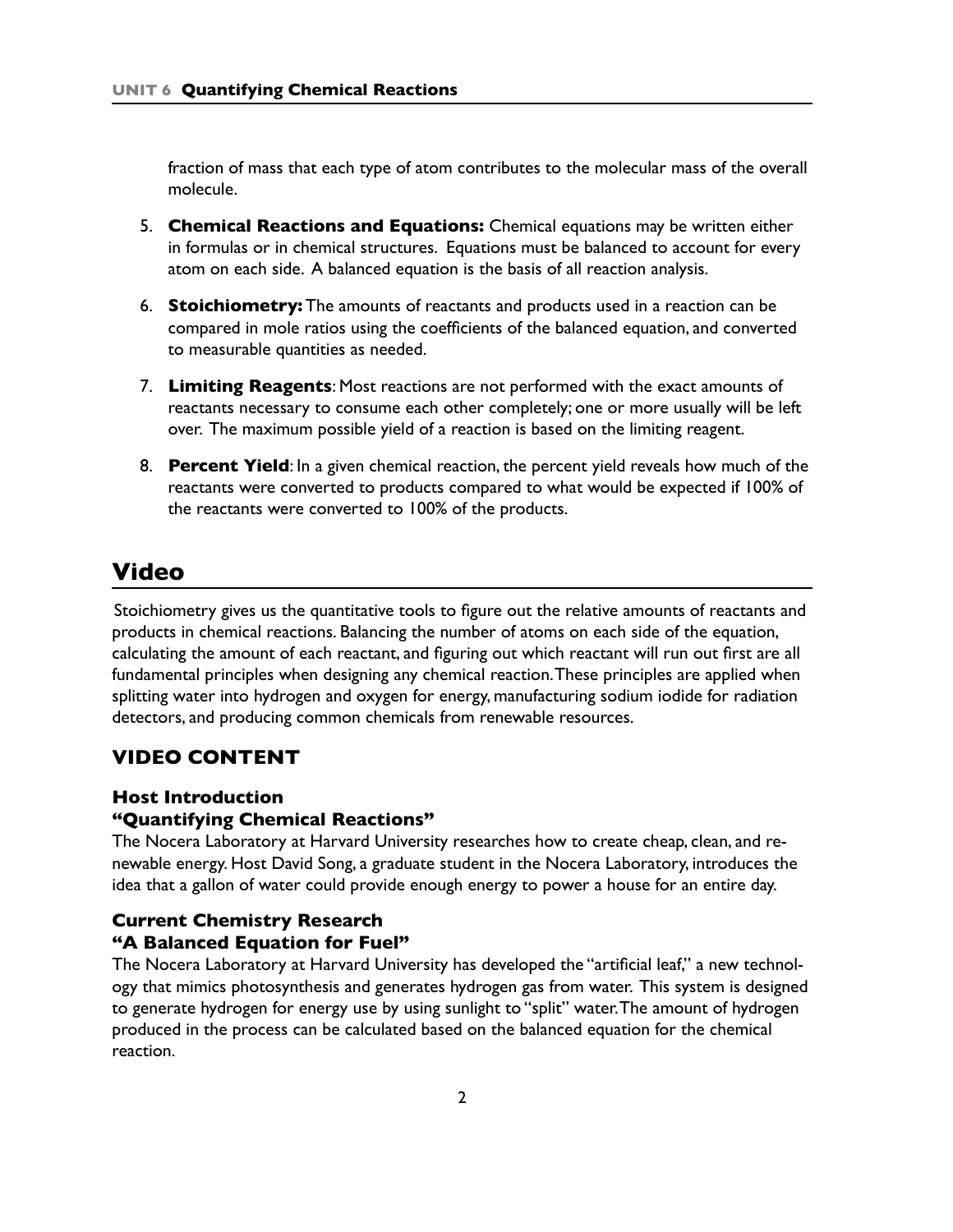#### **Laboratory Demonstration "Making Water 2:1"**

The combination of hydrogen gas and oxygen gas to form water requires twice as much hydrogen as oxygen, but what happens if you mix equal parts of the two gases? Dr. Wolfgang Rueckner, Manager of Lecture Science Demonstration Services at Harvard University, shows what happens.

### **Host Science Explanation "Calculating Molar Mass"**

In addition to a balanced equation, chemists need a way to deal with extremely large quantities of atoms and molecules in order to calculate chemical quantities. David Song introduces the concept of the mole and uses the reaction that forms sodium iodide, a compound used in many radiation detectors, to show how to calculate molar mass.

#### **Host Introduction to Science Explanation "Limiting Reagent"**

Usually, one reagent in a reaction is consumed completely before the remaining reagents are exhausted. This reagent is referred to as the limiting reagent. Dave Song demonstrates this concept by baking cookies in which the chocolate chips serve as the limiting reagent.

## **Laboratory Demonstration**

#### **"Finding the Limiting Reagent"**

Methanol vapor will ignite on a wire of catalytic metal when allowed to react in the presence of oxygen. Harvard University Lecture Demonstrator Daniel Rosenberg shows that when the methanol vapor is reacted in an open container, the reaction proceeds continuously. When the container is closed, however, the reaction ultimately stops due to a lack of oxygen before all the methanol is consumed.

### **Real-World Application "Sustainable Chemistry"**

Myriant Corporation, a global renewable chemicals company located in the Boston area, uses renewable resources to make chemical products that would ordinarily be made from the non-renewable resource, petroleum. Researchers at Myriant show that in order to produce environmentally friendly chemical products, it is important to understand how to balance chemical equations, how to calculate molecular masses, and how to work to your advantage with limiting reagents.

## **Unit Text**

#### **Content Overview**

This unit introduces the basics of stoichiometry: how chemists are able to determine molecular quantities of reactants and products in chemical reactions. First, the text explains that atoms combine in whole number ratios to form molecules, which are represented by empirical and molecular formulas. In order to deal with the large quantities of atoms involved in a given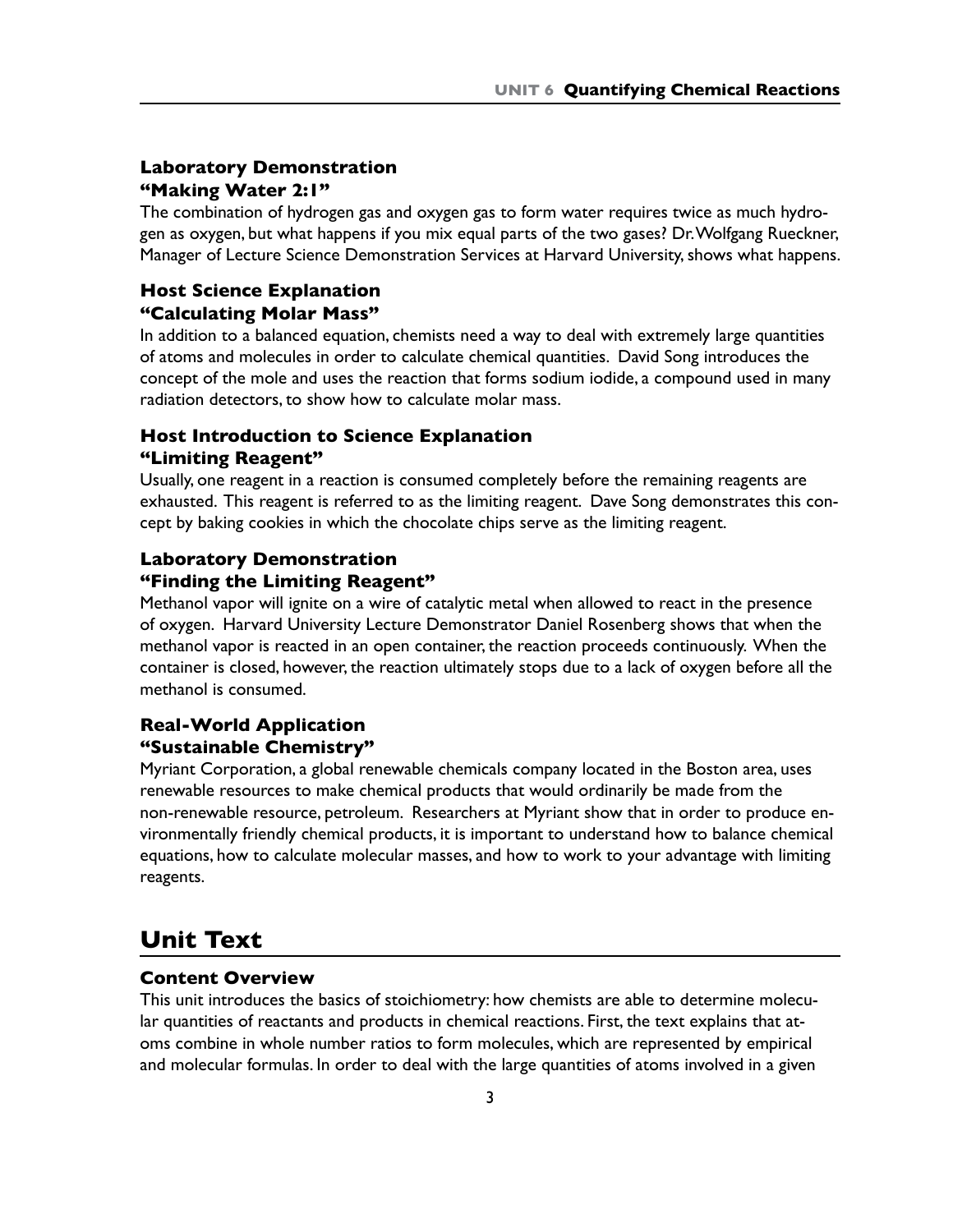chemical reaction, chemists use a unit of measurement called the "mole" to represent amounts of a chemical substance. The text then explains Avogadro's number, atomic masses, and molar masses. This information leads to a discussion of chemical reactions and how they are represented by balanced chemical equations, followed by an explanation of stoichiometry. The unit ends by discussing limiting reagents and percent yields of reactions.

#### **Sidebar Content**

- 1. **Stinking Up the House:** Oliver Sacks recounts a time when he produced a large amount of hydrogen sulfide in his house.
- 2. **Berzelius and the Birth of Formulas:** Jons Jacob Berzelius is the man behind our current system of writing chemical formulas.
- 3. **Isomers and Lewis Structures:** Butanol and diethyl ether are isomers, which means they have the same molecular formula, but have different structures, and thus very different properties. Lewis structures help represent the differences in the isomers' structures.
- 4. **How Many Items Are in a Mole?** This sidebar shows examples of how big a number one mole really is.
- 5. **Avogadro's Law Example:** Avogadro's 1811 theory predicted that a given volume of any gas has the same number of particles.
- 6. **Converting Moles to Atomic Mass:** There are two major ways to use atomic masses to determine how much of an element to use in a given chemical reaction.
- 7. **Equilibrium Reactions:** Even a small amount of carbon dioxide dissolved in water (even a huge body of water!) can make the solution acidic by the formation of carbonic acid.

## **Interactives**

#### **Historical Timeline of Chemistry**

This interactive illustrates how different discoveries build upon, disprove, or reinforce previous theories. This not only reinforces basic chemistry concepts, but also emphasizes the nature of science. Scientists mentioned in this unit are listed on the timeline.

#### **Chemistry of Running Interactive**

Equilibrium, particularly the equilibrium of hemoglobin and oxyhemoglobin, heavily influences the physiology of exercise. Although many biochemical reactions have very simple stoichiometry, the actual amounts of the various reactants and products can heavily influence the body's ability to perform strenuous activity.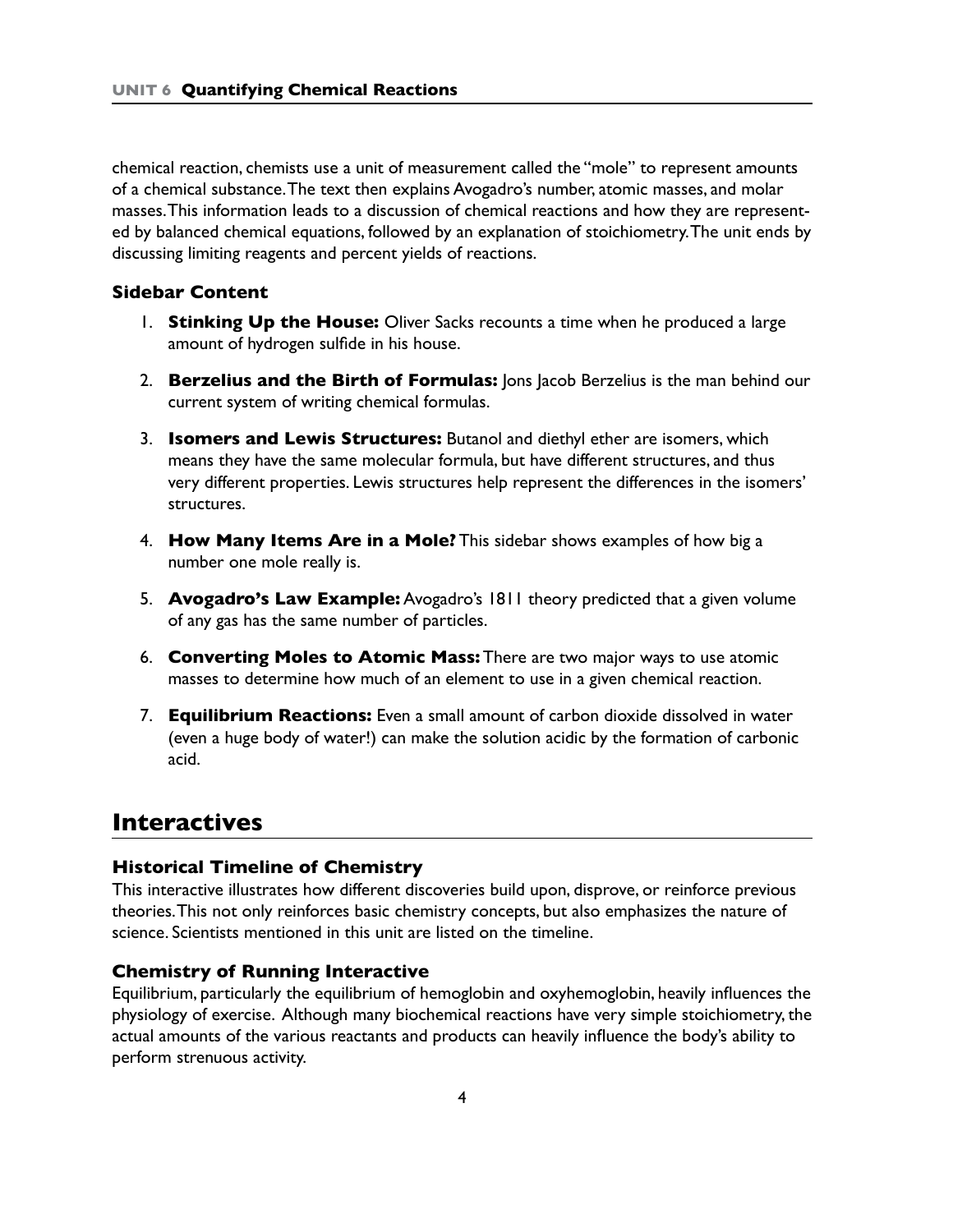#### **Control a Haber-Bosch Ammonia Plant Interactive**

The Haber process is based on an equilibrium process. Reaction yields are dependent not only upon the reaction conditions overall, but also fundamentally upon the stoichiometry of the reaction. For example, for the production of two molecules of ammonia, one molecule of nitrogen and three molecules of hydrogen are required. Please note that a lesson plan and student worksheet are available online with this interactive.

## **During the Session**

#### **Before Facilitating this Unit**

Few topics are as critical to chemistry as the mole concept, but few topics are more intimidating to students. Often, so much emphasis is placed on the sheer size of Avogadro's number that students don't realize how rarely they will actually need to use it directly. They invoke it far too frequently in their calculations. The focus in this unit is on chemical proportions and on expressing chemical quantities in terms that we can easily describe.

#### **Tips and Suggestions**

- 1. Although Avogadro's number is intimidatingly large, **it is actually not needed as frequently in calculations as students often think**. Most calculations in chemistry use mole proportions with respect to measurable quantities such as masses. While the scale of the number is important, and the actual value is used under some circumstances, the focus of sample calculations should be slanted more toward mole ratios in compounds and equations, and the relationship of those quantities to masses, volumes, and other readily measured parameters. Encourage students to first set up multi-step calculations in terms of the kinds of quantities they are attempting to convert, and then to include the numerical values once they have developed a strategy.
- 2. **The empirical formula for a compound is not sufficient to determine the identity of a molecular compound**, but even when the molecular formula is known, many molecular formulas can be drawn with different isomeric structures. A discussion of how much information can be obtained from a given type of experiment is useful not only for introduction of the different types of formulas but also for introduction to the link between experiment design, execution, and conclusions.
- 3. **The determination of a limiting reagent may be done in various ways**, but the simplest way is to calculate how much of the desired product can be formed in a reaction using each of the known quantities of reactant. Even if one reagent is obviously limiting (*e.g*., a reaction with oxygen is performed in open air), it is useful to emphasize the limiting reagent so that students acquire the habit of looking for it before beginning calculations.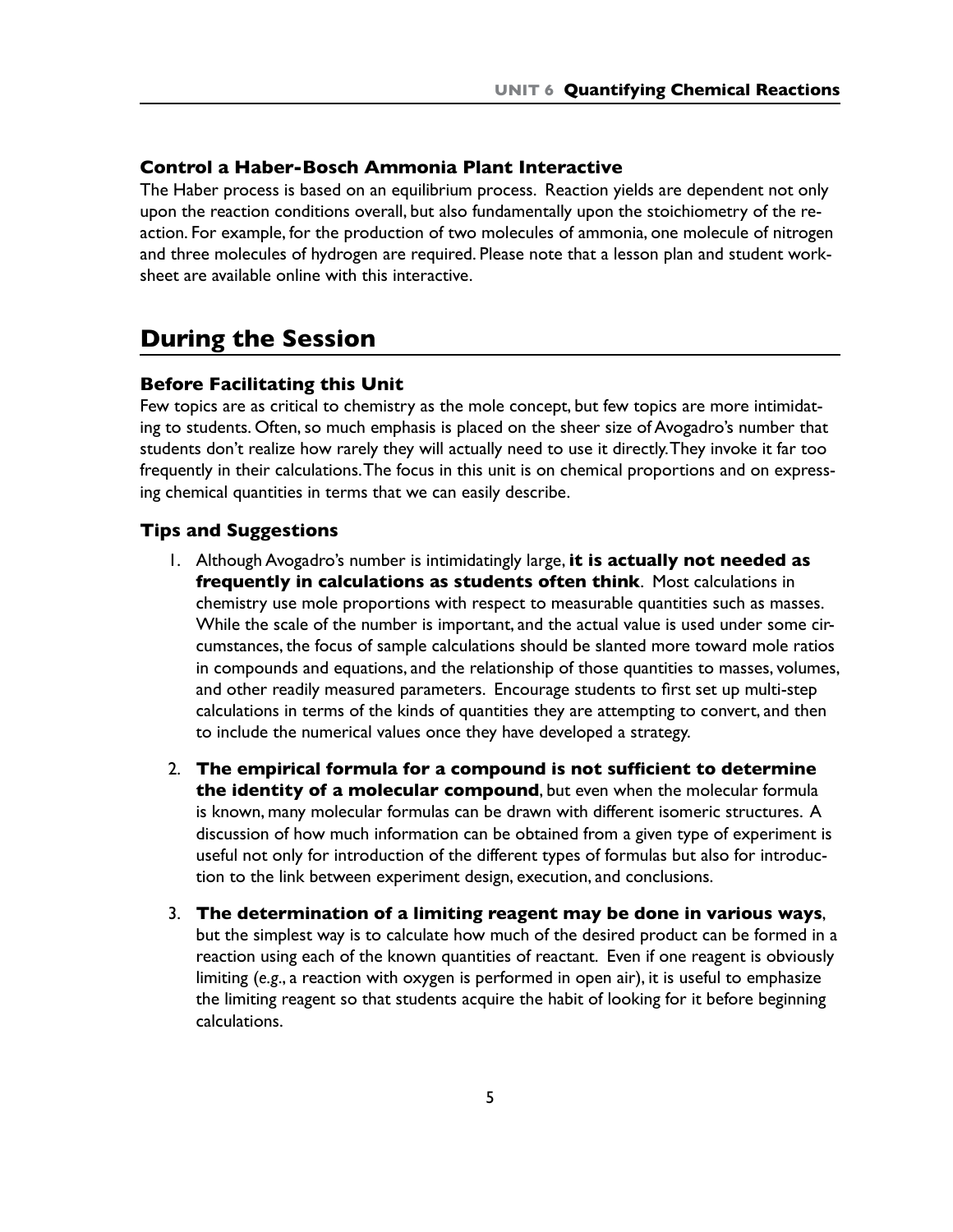#### **Starting the Session: Checking Prior Thinking**

You might assign students a short writing assignment based on the following questions, and then spend some time discussing prior thinking. This will help elicit prior thinking and misconceptions.

- 1. How many molecules of water do you think are in a given glass of water?
- 2. What are some ways chemists measure how much of a given compound they have?
- 3. What does a chemical equation represent?
- 4. What does this chemical equation show: 2H<sub>2</sub> + O<sub>2</sub>  $\rightarrow$  2H<sub>2</sub>O? Draw a visual representation of this.
- 5. Is it important for chemical equations to be balanced? Why or why not?
- 6. Which is heavier: one atom of iron or one atom of gold? If you have 10g each of iron and gold, which one will contain more atoms?
- 7. Suppose you had 50 atoms of iron and 50 molecules of water. Which sample would weigh more? Which sample would contain more atoms total?
- 8. If you have 20 atoms of hydrogen and 10 atoms of oxygen, how many molecules of water can you make? What if you have 20 atoms of hydrogen and 20 atoms of oxygen? What if you have 40 atoms of hydrogen and 10 atoms of oxygen?

#### **Before Watching the Video**

Students should be given the following questions to consider while watching:

- 1. What is the balanced chemical equation for splitting water?
- 2. What happens when two parts hydrogen and two parts oxygen combine?
- 3. What does a mole represent?
- 4. How do you use the periodic table to determine the molar mass of sodium iodide (NaI)?
- 5. What is a limiting reagent?
- 6. In the reaction of methanol vapor on the catalytic wire what reaction is happening? How do you know methanol is the limiting reagent?

#### **Watch the Video**

#### **After Watching the Video**

Use these additional questions as follow-up, either as a group discussion or as short writing assignments.

1. Why is having a balanced reaction important in chemical calculations?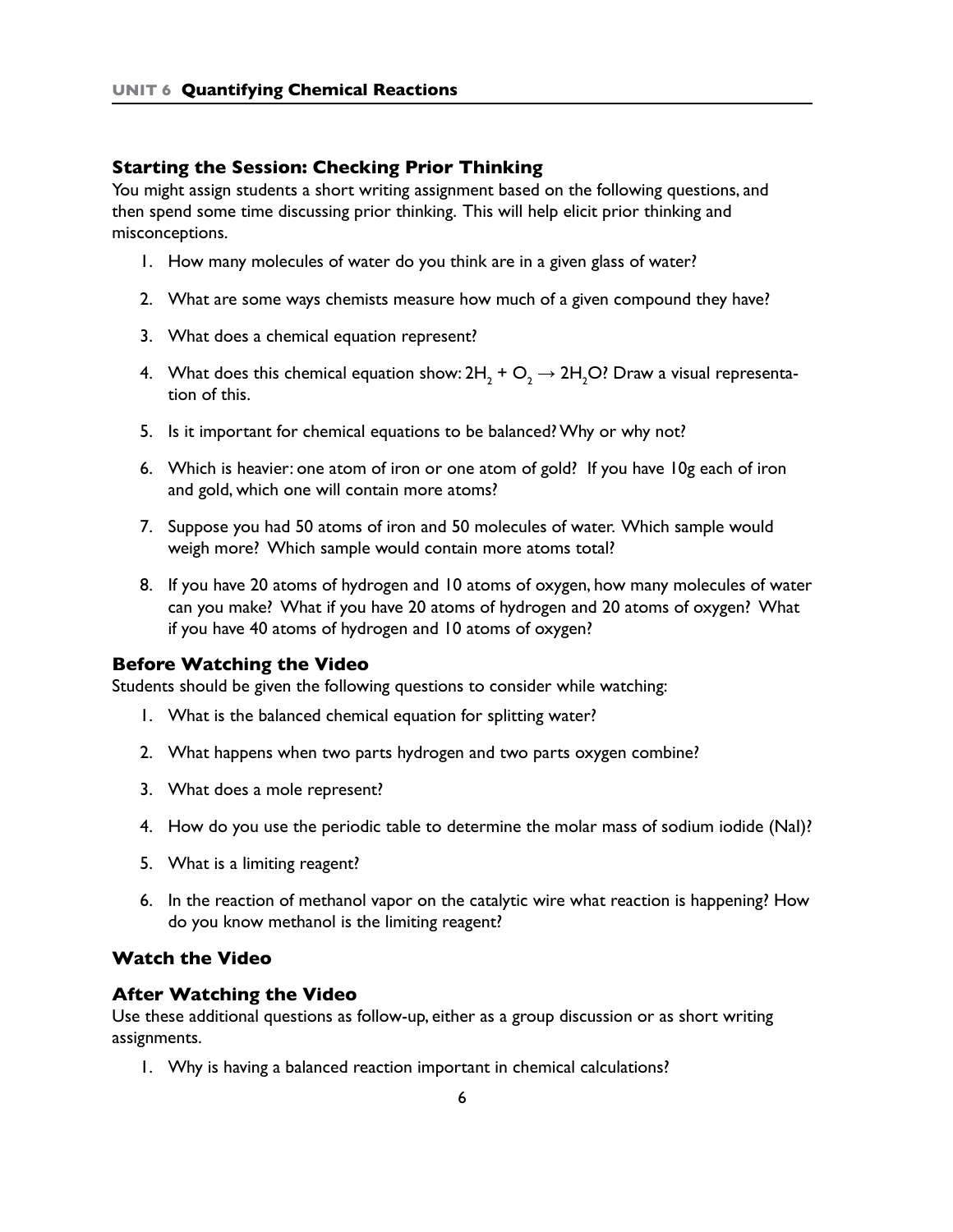- 2. What is the ideal way to minimize waste when performing chemical reactions? If it is not possible to eliminate waste entirely, what factors might influence the strategy to minimize it?
- 3. Are masses like grams and kilograms always the easiest way to measure chemical quantities? How else might you need to measure amounts of reactants and products in order to perform chemical calculations?
- 4. Many reactions, especially in industry, are monitored for their progress over time. Is it necessary (or sensible) to do this by measuring the amount of reactant still present? Why or why not?

## **Group Learning Activities**

## **Building Isomers**

#### **Objective**

For this activity, students will use models to explore different isomeric forms of chemical formulas. For example,  $\mathsf{C_2H_4O}$  may be the formula for either ethanol or dimethyl ether, and the models of the two structures may be switched simply by the interchange of the  $-\mathsf{H}$  and the  $-\mathsf{CH}_{\mathsf{3}^\mathsf{T}}$ .

#### **List of Materials**

- • Chemical modeling kits
- If chemical modeling kits aren't available, marshmallows and toothpicks can be used to model molecules. For example, large marshmallows can represent carbon atoms, small marshmallows can be hydrogen atoms, and different colored marshmallows or other soft candies can be other atoms. Although marshmallows do not hold bond angles particularly firmly, the models should give students a reference from which to draw the Lewis structures of different isomers, or vice versa.

#### **Set Up**

List molecular formulas on the board. Suitable molecular formulas include, but are not limited to:  $\mathsf{C}_2\mathsf{H}_\mathsf{g}\mathsf{O}, \mathsf{C}_\mathsf{6}\mathsf{H}_{\mathsf{14}}, \mathsf{C}_\mathsf{4}\mathsf{H}_{\mathsf{11}}\mathsf{N}, \mathsf{C}_\mathsf{6}\mathsf{H}_{\mathsf{12}}\mathsf{O}, \mathsf{and} \ \mathsf{C}_\mathsf{6}\mathsf{H}_{\mathsf{13}}\mathsf{Br}.$ 

#### **Procedure**

- 1. If using molecular modeling kits, connect atoms to build as many different configurations of molecules represented by the molecular formulas on the board, keeping in mind the limit of how many bonds each atom can make.
- 2. If using marshmallows and toothpicks, gather enough large marshmallows (for carbon atoms), small marshmallows (for hydrogen atoms), and colored marshmallows or other candies (for atoms other than C and H) to account for every atom in one of the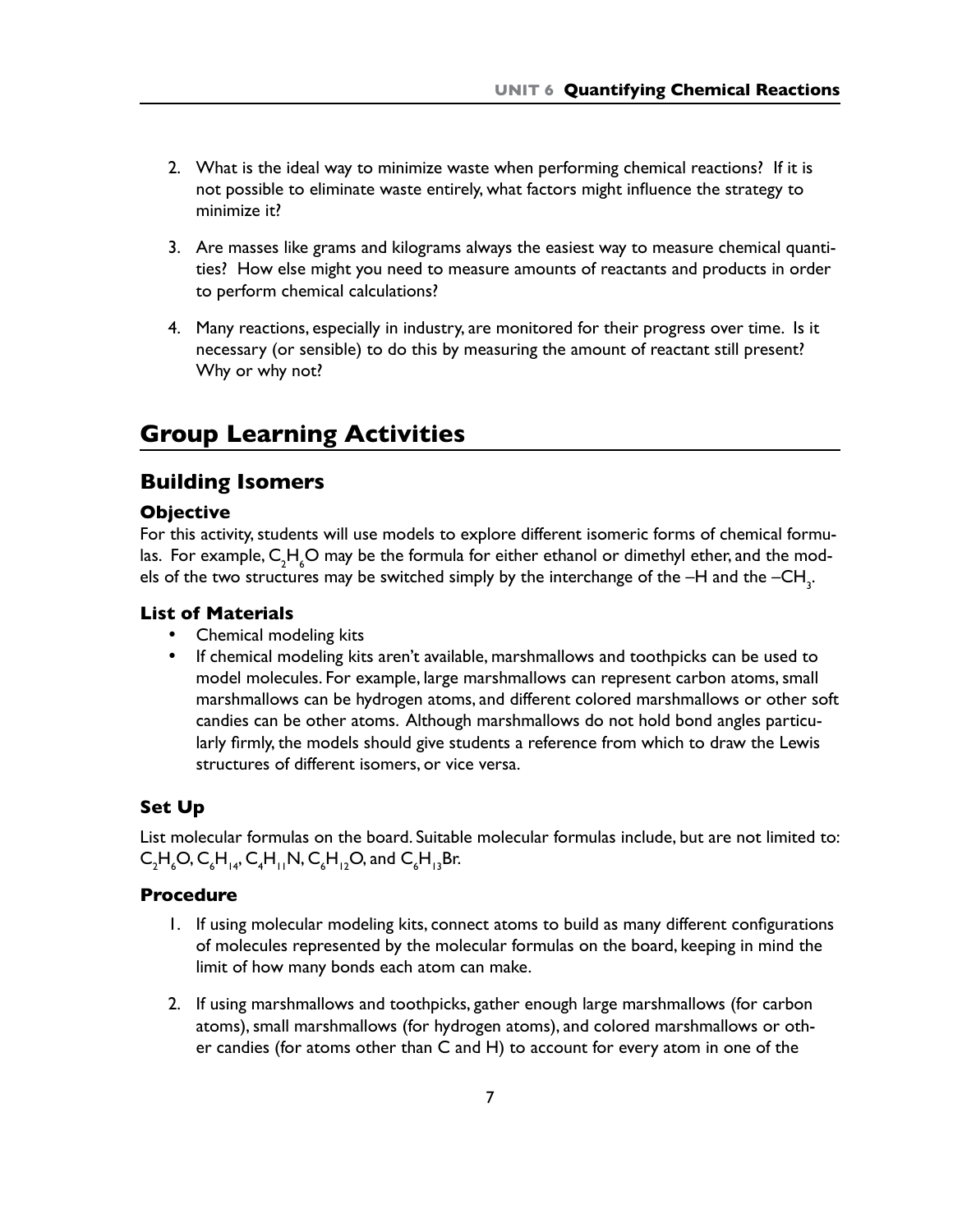molecular formulas listed on the board. Using toothpicks to connect the marshmallows, build as many different configurations as possible of the different atoms, keeping in mind the limit of how many bonds each atom can make.

3. From each model, draw a Lewis structure of the compound.

#### **Discussion**

The following questions can guide a discussion and help students reflect on this exercise.

- 1. Which molecular formula gave the most possible isomers? Which one gave the fewest?
- 2. Did you have to dismantle the models completely in order to build new isomers of the same compound? Explain.
- 3. Why do you think different isomers have different chemical properties?

#### **Hazards**

There are no hazards associated with this exercise; however, if the exercise is performed on a laboratory bench, the candies should not be eaten afterwards.

#### **Disposal**

Marshmallows and toothpicks may be disposed in the trash.

#### **Building Reagents and Products with Toys**

#### **(May also be done as a demo)**

#### **Objective**

The variations of this exercise all address different principles of chemical proportions: specific numbers of atoms are necessary to form specific compounds, but in some cases the same numbers and types of atoms may be able to combine in different ways. In all cases, simple models (not necessarily molecular models) are built from commercially available construction toys.

#### **List of Materials**

 $LEGO<sup>®</sup>$  Bricks, blocks, TINKERTOYS<sup>®</sup> or other construction toys; each group should be given enough pieces to construct a few model structures with some extra pieces left over.

#### **Set Up for Variation I: Limiting Reagent Part 1**

Build simple models/structures from the building materials for the students to copy. For example, you could build a structure with one red brick and two small yellow bricks attached to one side, etc.

#### **Procedure for Variation I: Limiting Reagent Part 1**

1. Using the pieces available in your set, build as many replicas as possible of the model displayed at the instructor's desk.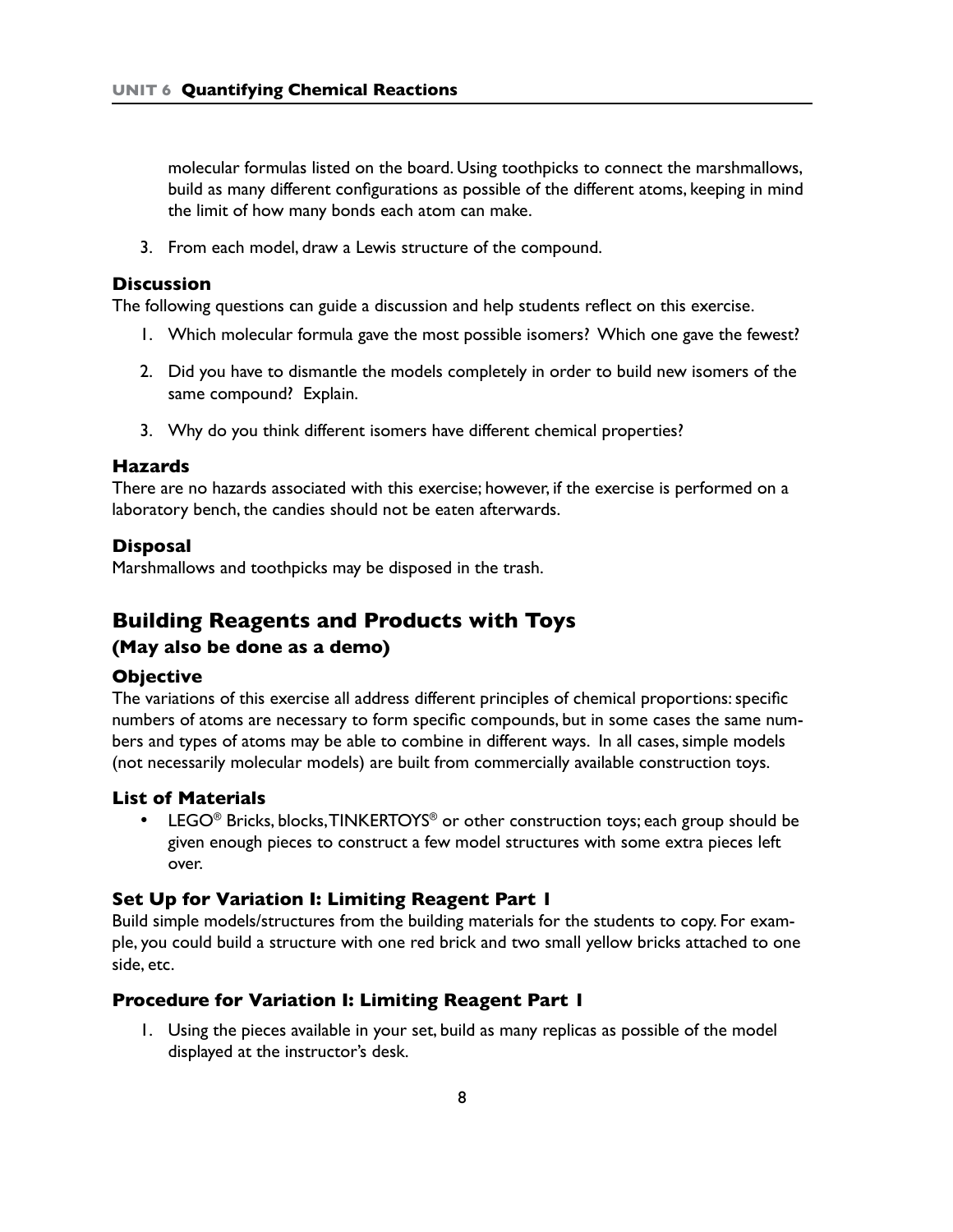- 2. Once you have built as many of the models as your available pieces will allow, make a note of which piece(s) remain and which were completely consumed in the building of the target models.
- 3. Record what the limiting reagents were for each model.

#### **Set Up For Variations II and III**

As indicated for variation I, build models/structures for the students to copy, but instead of providing individual building pieces to the students to build their models, provide smaller, simple models/structures as starting materials.

#### **Variation II: Limiting Reagents Part 2**

- 1. Students will be shown simple models of "reactants" and "products" at the instructor's desk, and given several of each model of the different "reactant" constructions.
- 2. Using only the pieces available in your set, build as many sets of the models at the instructor's desk as possible. Dismantle models from your set only if you will be able to construct "product" models and not leave behind portions of the original "reactant" models.
- 3. Once you have built as many of the "product models" as your available "reactant" models will allow, make a note of which original model(s) remain and which were completely consumed. Which were the limiting reagents?

### **Variation III: Reactants to Products**

- 1. You will be given two or more pre-constructed simple models.
- 2. Rearrange the pieces from your given models into as many different combinations of new models as possible, with no individual pieces left over.
- 3. Make a note of each combination you come up with before dismantling the models to generate new combinations.

#### **Discussion**

These questions can help guide students' thinking during and after the demo:

- 1. In Variation I: Limiting Reagent Part 1, what represents the limiting reagent? How do you know?
- 2. The building of models from individual blocks is analogous to the formation of compounds from individual atoms, while the building of models from components of other models is analogous to the formation of compounds from existing compounds. Which is more common for actual chemical reactions? Explain.
- 3. In variation III, you could have created "products" from the original models you were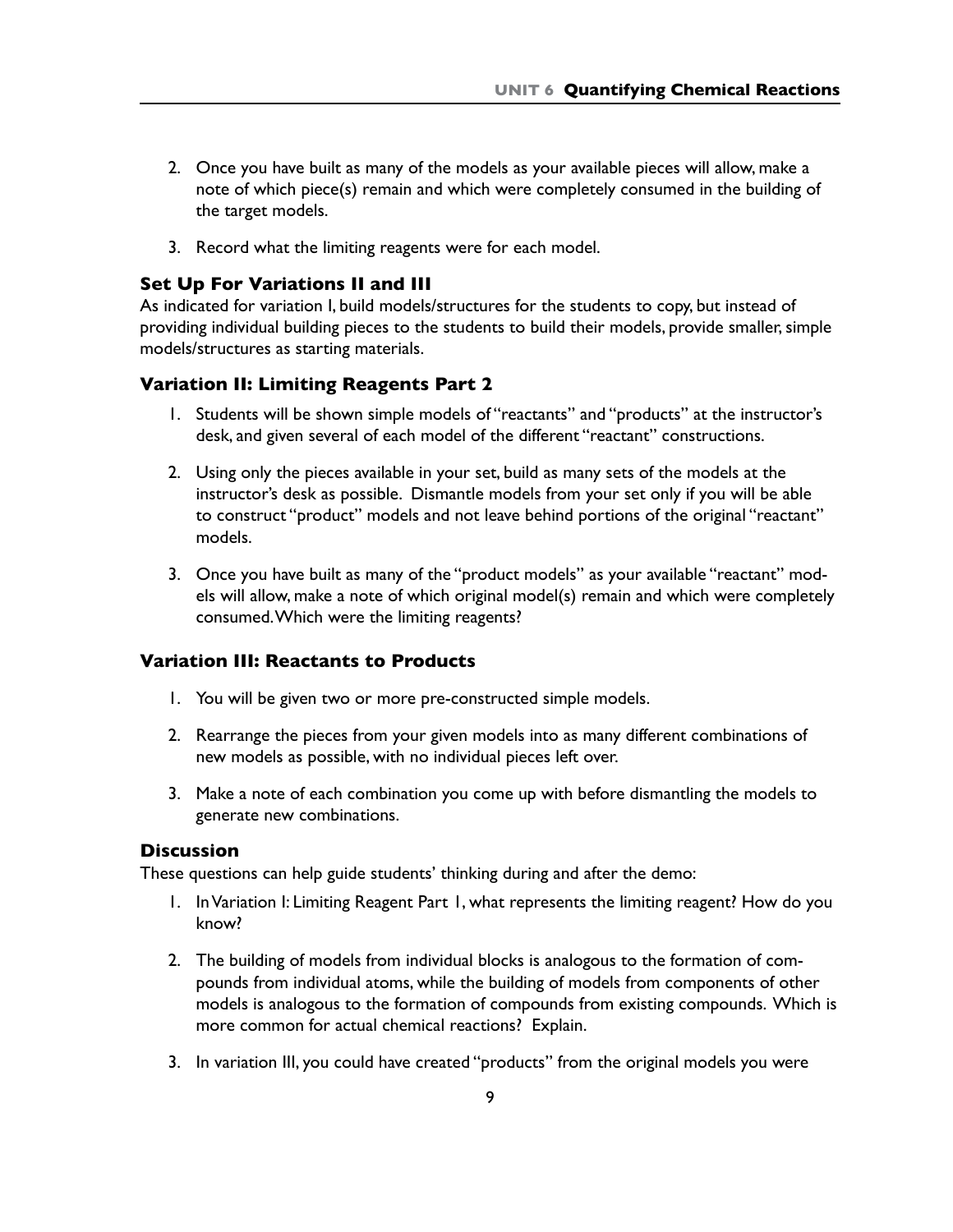given by dismantling all the models completely into individual blocks. How is this similar to decomposition of molecules into their component elements? How is it different?

#### **Hazards**

There are no hazards associated with this activity.

#### **Disposal**

The materials for this exercise are reusable.

## **In-Class Chemical Demonstrations**

### **When Oxygen Is Limiting**

#### **Objective**

In this demonstration, the burn times for a candle under a flask of air and under a flask of pure oxygen are compared and used to estimate the percentage of oxygen in the atmosphere.

#### **Materials Needed**

- Two short taper candles, at least one of a diameter and height to be able to fit under an inverted 250mL Erlenmeyer flask
- • Two 250mL Erlenmeyer flasks
- Oxygen tank or lecture bottle, with rubber tubing to bubble oxygen into underwater flask
- • Basin to fill with water
- • Stopper for one of the flasks
- Stopwatch
- • Matches or lighter

#### **Procedure**

- 1. Fill the basin with water and submerge one of the two flasks to fill it.
- 2. Open the regulator on the oxygen tank and bubble oxygen into the submerged flask through the hose.
- 3. Close the flask with the stopper, and then remove the flask from the basin.
- 4. Dry the outside of the oxygen-filled flask.
- 5. Secure the taper candles to stand up (either use a candle tray or soften the wax at the base to stick to the table). Light both candles.
- 6. Cover one of the candles with the NON-stoppered Erlenmeyer flask (*i.e*., the one not filled with pure oxygen). Have students measure and record the time from the covering of the candle to the extinguishing of the flame.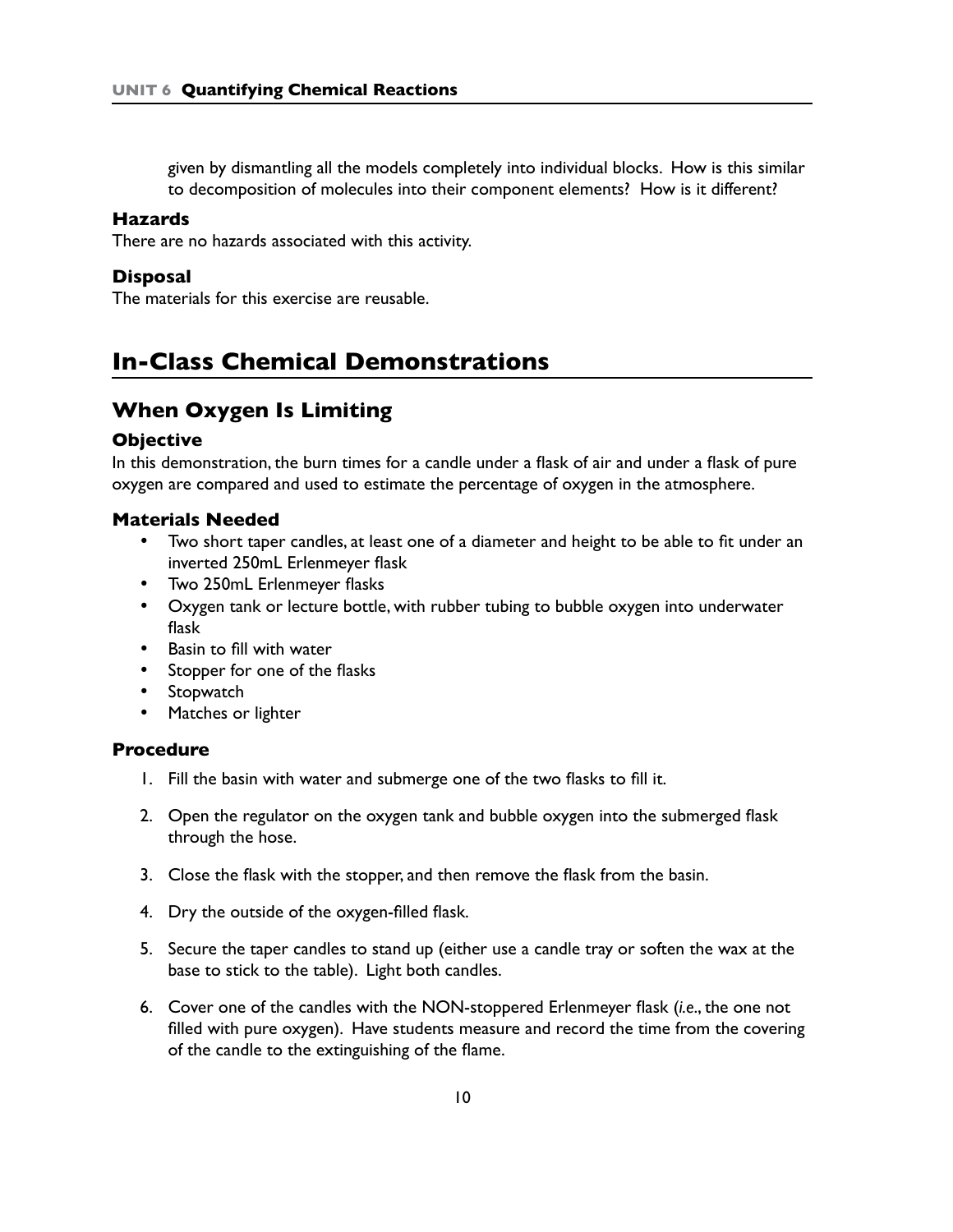- 7. Once the flame is extinguished and data are recorded, light the candle again, but this time cover the candle with the flask containing pure oxygen. Again, have students measure and record the time required to extinguish the flame under the flask.
- 8. Point out to the students that the second candle (not put under the flasks) has been burning the entire time.

#### **Discussion**

These questions can help guide students thinking during and after the demo:

- 1. Why did the candle on the desk stay lit while the candles put under flasks went out?
- 2. Calculate the ratio between extinguishing times for the candle under the flask filled with air to the candle under the flask filled with pure oxygen. How close does this ratio come to 21% (the approximate percentage of the atmosphere occupied by oxygen)?
- 3. If the flasks used to cover the candles had been twice as large, what do you think the lengths of time to extinguish the candles would be? Explain.

#### **Hazards**

Gas cylinders must be secured appropriately before use. Keep the gas cylinder away from the matches/lighters and lighted candles. Be careful not to burn yourself when lighting candles. Oxygen is highly flammable.

#### **Disposal**

Candles are reusable. Wet matches before disposing in the trash.

## **Going Deeper (In-class Discussion or Reflection)**

Instructors should allow up to 30 minutes for discussion at the end of the session, or students can use the time to reflect on one or more of these questions in journals.

- 1. What happens to the mass of material inside an open container if a reaction releases gas-phase products? What about in a closed container? What happens to the pressure inside a closed container if a reaction releases gas-phase products? What about in an open container?
- 2. A compound containing only C and H is burned for combustion analysis. If the reaction produces equal moles of carbon dioxide and of water, what is the empirical formula of the compound? If the compound's formula weight is 84 g/mol, what is the molecular formula of the compound?
- 3. You are working in a lab, and need to synthesize 10 g of a compound. The procedure says that the reaction you are using gives only a 70% yield. How much of the compound do you need to plan to make in order to have an actual yield of 10 g?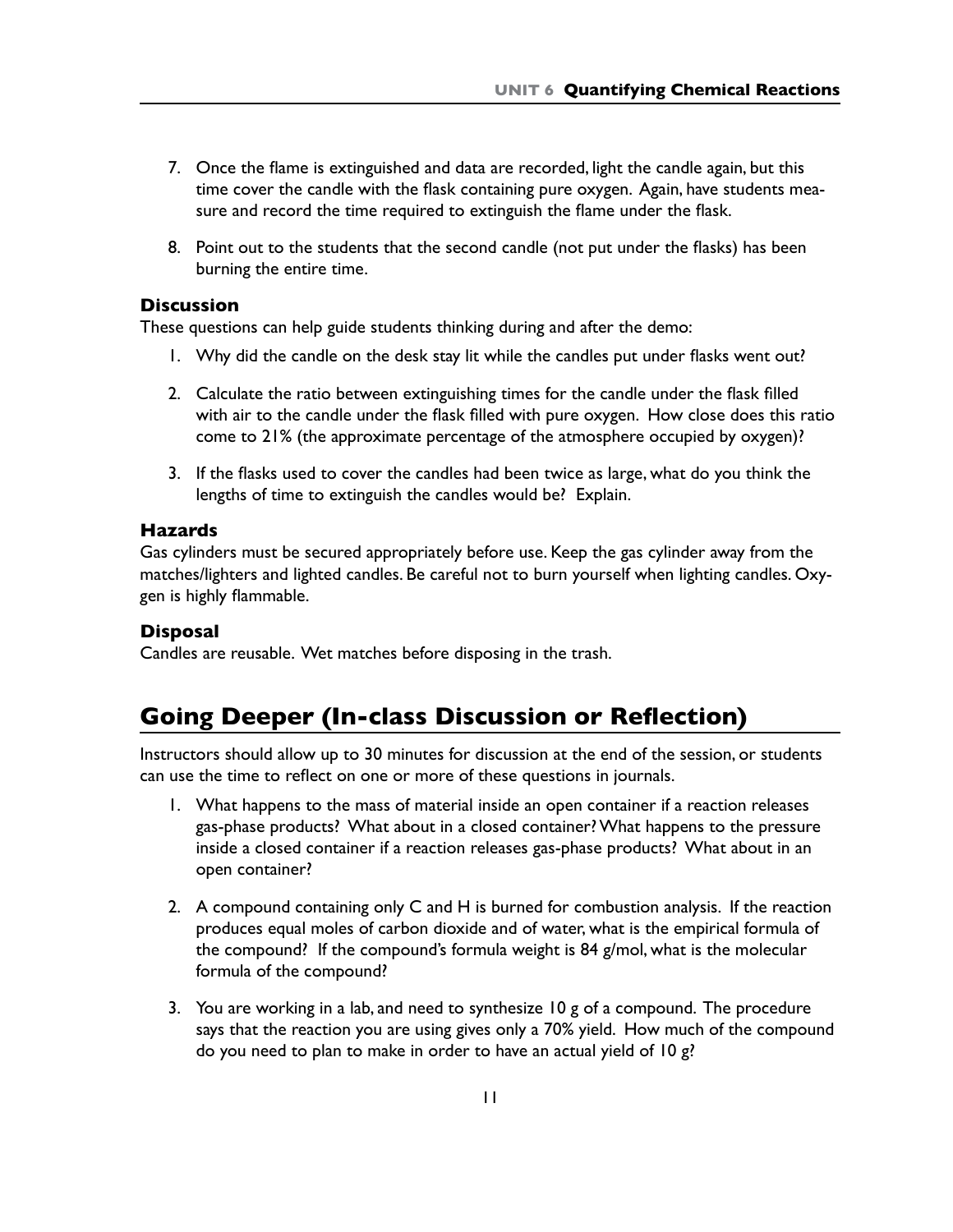- 4. You are doing a multi-step procedure in a lab. Step 1 has a 70% yield, step 2 has a 20% yield, and step 3 has a 95% yield. What will the total percent yield for the process be?
- 5. Suppose you worked in a lab and were studying the synthesis described above. If you were trying to develop a way to improve the overall yield of the synthesis, which step would you first attempt to improve, and why?
- 6. Suppose you are setting up a reaction and need to determine which reagent should be limiting. What factors should you consider in choosing the limiting reagent?
- 7. In many chemical reactions, more than one product is produced. If only one of the products is desired, what are some of the ways that the product might be isolated?

## **Before the Next Unit**

Learners should read the Unit 6 text if they haven't already done so. They may wish to read one or more of the reading assignments from the list below, or, if you choose to have them use the course materials outside of class, they can watch the Unit 7 video and/or read the Unit 7 text as an assignment before the next session.

## **References and Additional Resources**

Thompson, Stephen. *Chemtrek: Small-Scale Experiments for General Chemistry*. Vol 2. Boston: Allyn and Bacon, 1990.

Cacciatore, Kristen L. and Hannah Sevian. "Teaching Lab Report Writing through Inquiry: A Green Chemistry Stoichiometry Experiment for General Chemistry." *Journal of Chemical Education*. 83: 7 (2006). 1039-1041. Accessed August 9, 2013. [http://pubs.rsc.org/en/content/](http://pubs.rsc.org/en/content/articlelanding/2007/rp/b6rp90017h/unauth#!divAbstract) [articlelanding/2007/rp/b6rp90017h/unauth#!divAbstract](http://pubs.rsc.org/en/content/articlelanding/2007/rp/b6rp90017h/unauth#!divAbstract)

Fach, Martin, Tanja de Boer and Ilka Parchmann. "Results of an Interview Study as Basis for the Development of Stepped Supporting Tools for Stoichiometric Problems." *Chemistry Education Research and Practice*. 8:1 (2007) 13-31. Accessed August 9, 2013. [http://www.rsc.org/images/](http://www.rsc.org/images/Fach%20paper%20final_tcm18-76278.pdf) [Fach%20paper%20final\\_tcm18-76278.pdf](http://www.rsc.org/images/Fach%20paper%20final_tcm18-76278.pdf)

## **For Professional Development**

In addition to watching the videos, reading the text, and going through the activities listed in the course guide, participants taking this course for professional development should read the following papers and answer the corresponding reflection questions. Participants should then complete the accompanying professional development assignments.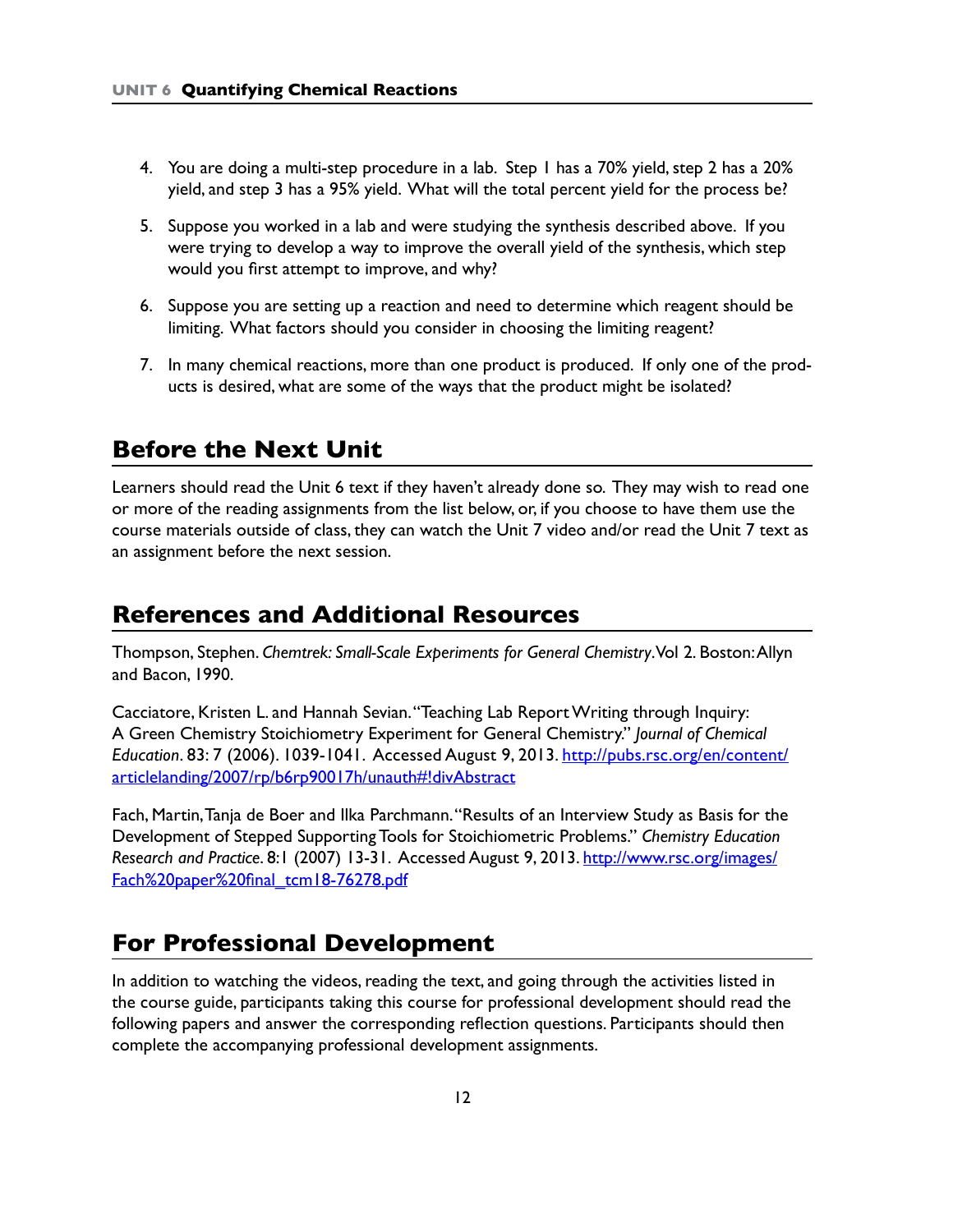#### **Further Reading & Reflection Questions**

DeMeo, Stephen. "Revisiting Molar Mass, Atomic Mass, and Mass Number: Organizing, Integrating, and Sequencing Fundamental Chemical Concepts." *Journal of Chemical Education.* 83:4 (2006). 617 621. Accessed August 9, 2013. [http://www.bruderchemistry.com/core/content/files/Revisiting](http://www.bruderchemistry.com/core/content/files/Revisiting%20Mass%20article%201.pdf)%20 [Mass%20article%201.pdf](http://www.bruderchemistry.com/core/content/files/Revisiting%20Mass%20article%201.pdf)

- 1. Did this paper convince you that it makes the most sense to teach molar mass first, then atomic mass, then mass number? Why or why not? What do you think are some benefits and challenges to teaching the content in this order?
- 2. Do you think the questions presented in "The Creation of New Problems" could assess a student's conceptual understanding of molar mass, atomic mass, and mass number? Why or Why not?
- 3. Did this paper help clarify any confusion you may have had with these terms? If so, how?

Arasasingham, Ramesh D., Mare Taagepera, Frank Potter, Stacy Lonjers. "Using Knowledge Space Theory to Assess Student Understanding of Stoichiometry." *Journal of Chemical Education.* 81: 10 (2004). Accessed August 9, 2013. [http://pubs.rsc.org/en/Content/ArticleLanding/2011/RP/](http://pubs.rsc.org/en/Content/ArticleLanding/2011/RP/c1rp90039k#!divAbstract) [c1rp90039k#!divAbstract](http://pubs.rsc.org/en/Content/ArticleLanding/2011/RP/c1rp90039k#!divAbstract) (article available via free login)

- 1. Were you surprised by the results of this study? Why or why not? What was most surprising and why? What was least surprising and why?
- 2. Have you encountered students that held misconceptions similar to the ones revealed in the study? What are some ways you could address these types of misconceptions?
- 3. Do you agree with the authors' suggestions for how to improve the teaching of these concepts? How might you apply some of their suggestions to how you teach these materials?

Sanger, Michael J. "Evaluating Students' Conceptual Understanding of Balanced Equations and Stoichiometric Ratios Using a Particulate Drawing." *Journal of Chemical Education*, v82 n1 p131 Jan 2005. Accessed October 24, 2014. <http://pubs.acs.org/doi/abs/10.1021/ed082p131>(available via ACS) and<http://eric.ed.gov/?id=EJ726143>

- 1. Were you surprised by the results of this study? Why or why not? What was most surprising to you and why?
- 2. How have you assessed students' knowledge of stoichiometric principles in the past? In teaching stoichiometry, have you encountered students who are able to solve stoichiometric calculations, but who lacked conceptual understanding of stoichiometry? How have you addressed this?
- 3. Does this study influence how you will teach or assess stoichiometric principles? If so, how? If not, why not?